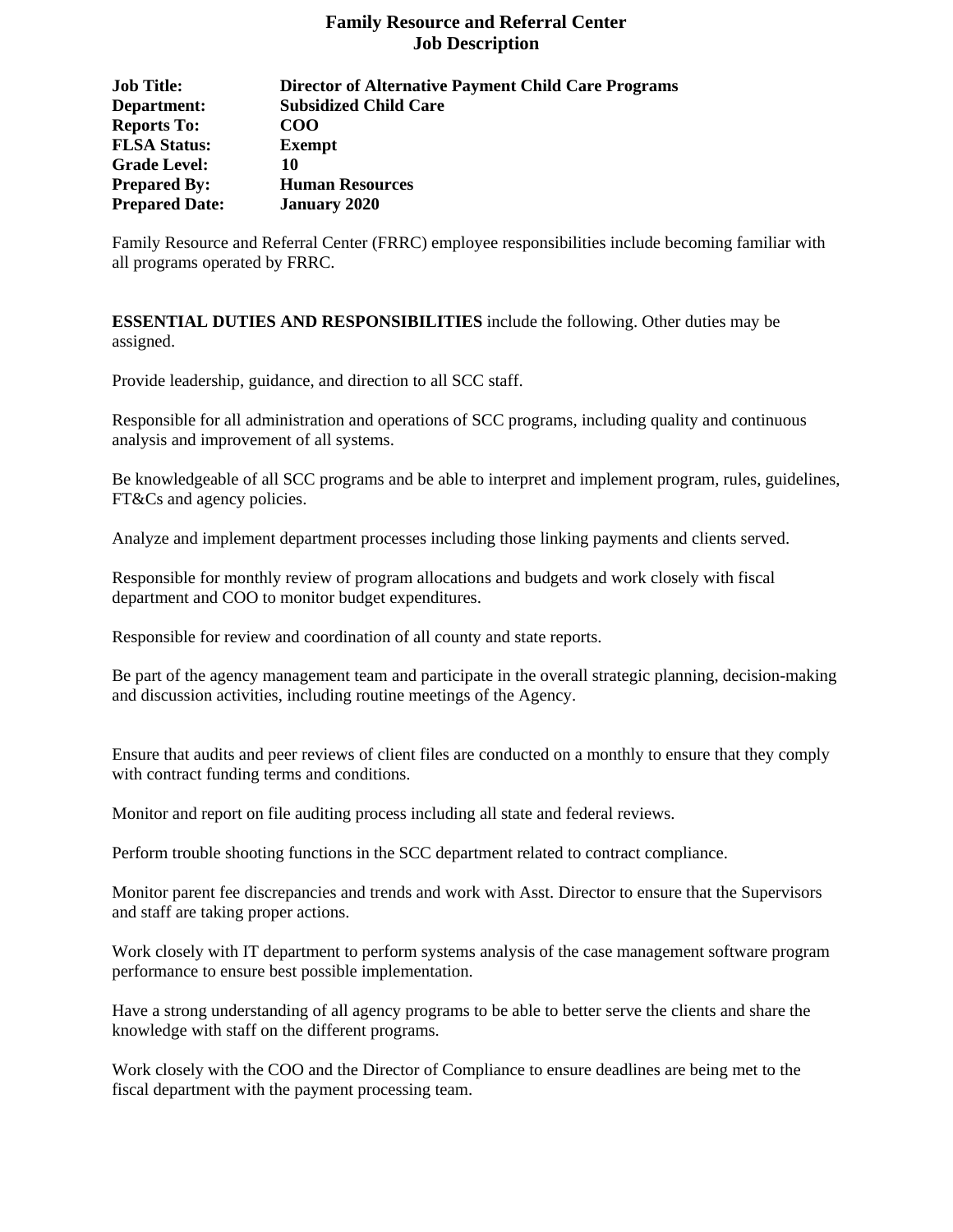### **Director of Alternative Payment Child Care Programs**

Provide communication and support to SCC and agency staff to promote staff motivation and continually improve job performance.

Oversee staff development, design and implement trainings.

Participate in all conference calls and webinars with CAPPA.

Review all fiscal, data and program reports before submission to the State.

Provide high level customer service to providers and parents.

Develop procedures and materials to comply with program monitoring requirements. Implement policy changes from CDSS and any other contractors.

Participate in monthly projections and review of program enrollments and budget targets.

Attend meetings, work and communicate with other community based organizations to provide seamless services for clients.

Participate and present at various meetings.

# ATTENDANCE IS AN ESSENTIAL FUNCTION OF THIS JOB.

**QUALIFICATIONS** To perform this job satisfactorily, an individual must be able to perform each essential duty satisfactorily. The requirements listed below are representative of the knowledge, skill and/or ability required. Reasonable accommodations may be made to enable individuals with disabilities to perform the essential functions.

Excellent written and oral communication skills.

Excellent people skills; able to interact with management and coworkers.

Advanced computer skills.

Excellent presentation and public speaking skills.

Ability to understand the problems and issues facing families from a variety of ethnic and economic communities.

Ability to analyze and interpret program regulations for staff.

### **EDUCATION and/or EXPERIENCE**

Bachelor's degree in Business Administration, Social Science or related disciplines preferred.

Two years of experience monitoring programs required.

Five years of supervisory experience required.

#### **Our programs are on a yearly contract basis.**